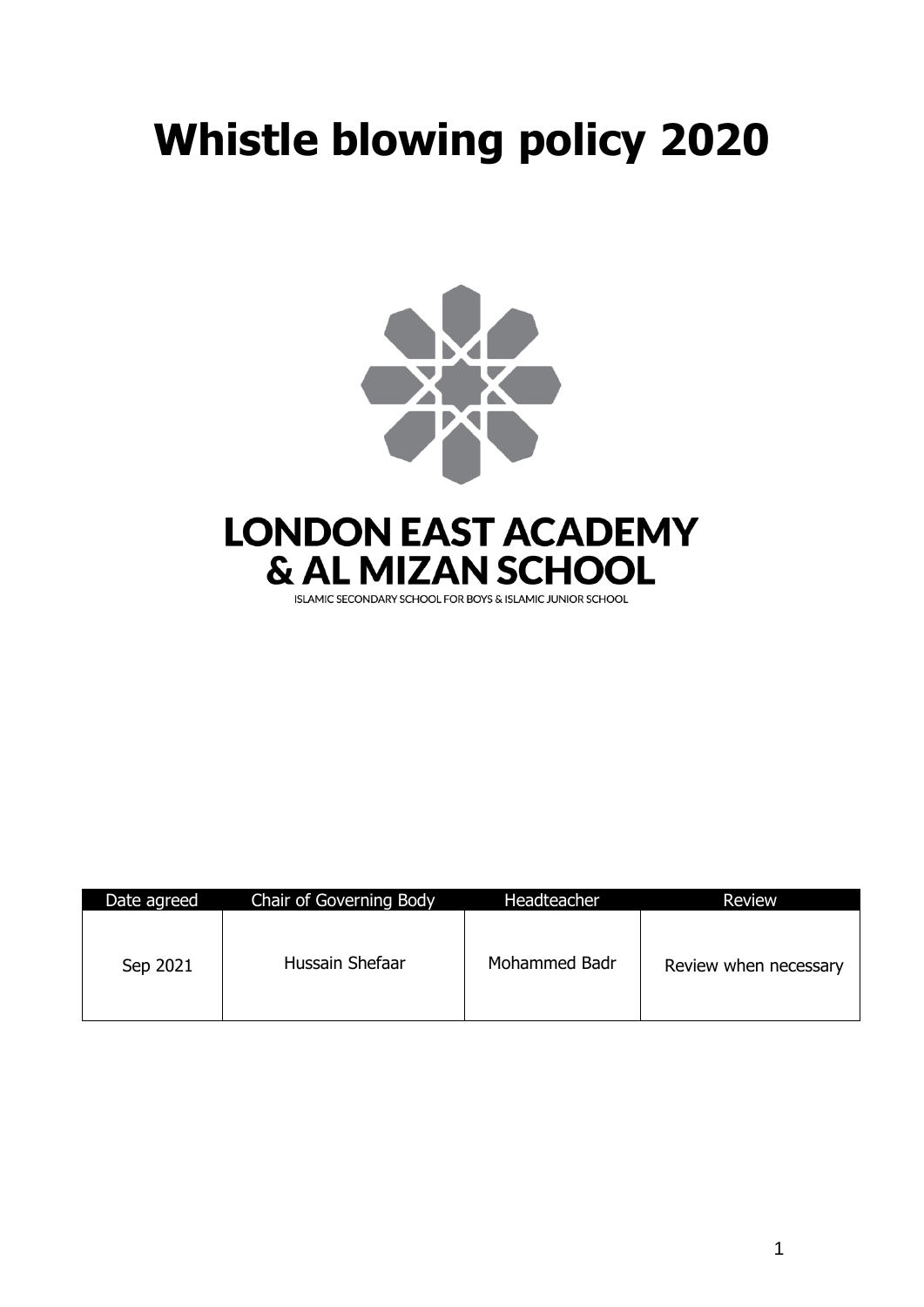#### **WHISTLE BLOWING POLICY**

(Making a Disclosure in the Public Interest)

## **Introduction**

London East Academy and Al Mizan is committed to the highest standards of openness, correctness and accountability.

An important aspect of accountability and transparency is a mechanism to enable staff and other members of the schools to voice concerns in a responsible and effective manner. It is a fundamental term of every contract of employment that an employee will faithfully serve his or her employer and not disclose confidential information about the employer's affairs. Nevertheless, where an individual discovers information which they believe shows serious malpractice or wrongdoing within the organisation then this information should be disclosed internally without fear of reprisal, and there should be arrangements to enable this to be done independently of line management (although in relatively minor instances the line manager would be the appropriate person to be told).

The Public Interest Disclosure Act, which came into effect in 1999, gives legal protection to employees against being dismissed or penalised by their employers as a result of publicly disclosing certain serious concerns. The Company has endorsed the provisions set out below so as to ensure that no members of staff should feel at a disadvantage in raising legitimate concerns.

It should be emphasised that this policy is intended to assist individuals who believe they have discovered malpractice or illegality. It is not designed to question financial or business decisions taken by the schools nor should it be used to reconsider any matters which have already been addressed under harassment, complaint, disciplinary or other procedures. Once the "whistleblowing" procedures are in place, it is reasonable to expect staff to use them rather than air their complaints outside the schools.

## **Scope of Policy**

This policy is designed to enable employees of the schools to raise concerns internally and at a high level and to disclose information which the individual believes shows malpractice or illegality. This policy is intended to cover concerns which are in the public interest and may at least initially be investigated separately but might then lead to the invocation of other procedures e.g. disciplinary. These concerns could include

- Financial malpractice or impropriety or fraud
- Failure to comply with a legal obligation or Statutes
- Dangers to Health & Safety or the environment
- Criminal activity
- Improper conduct or unethical behaviour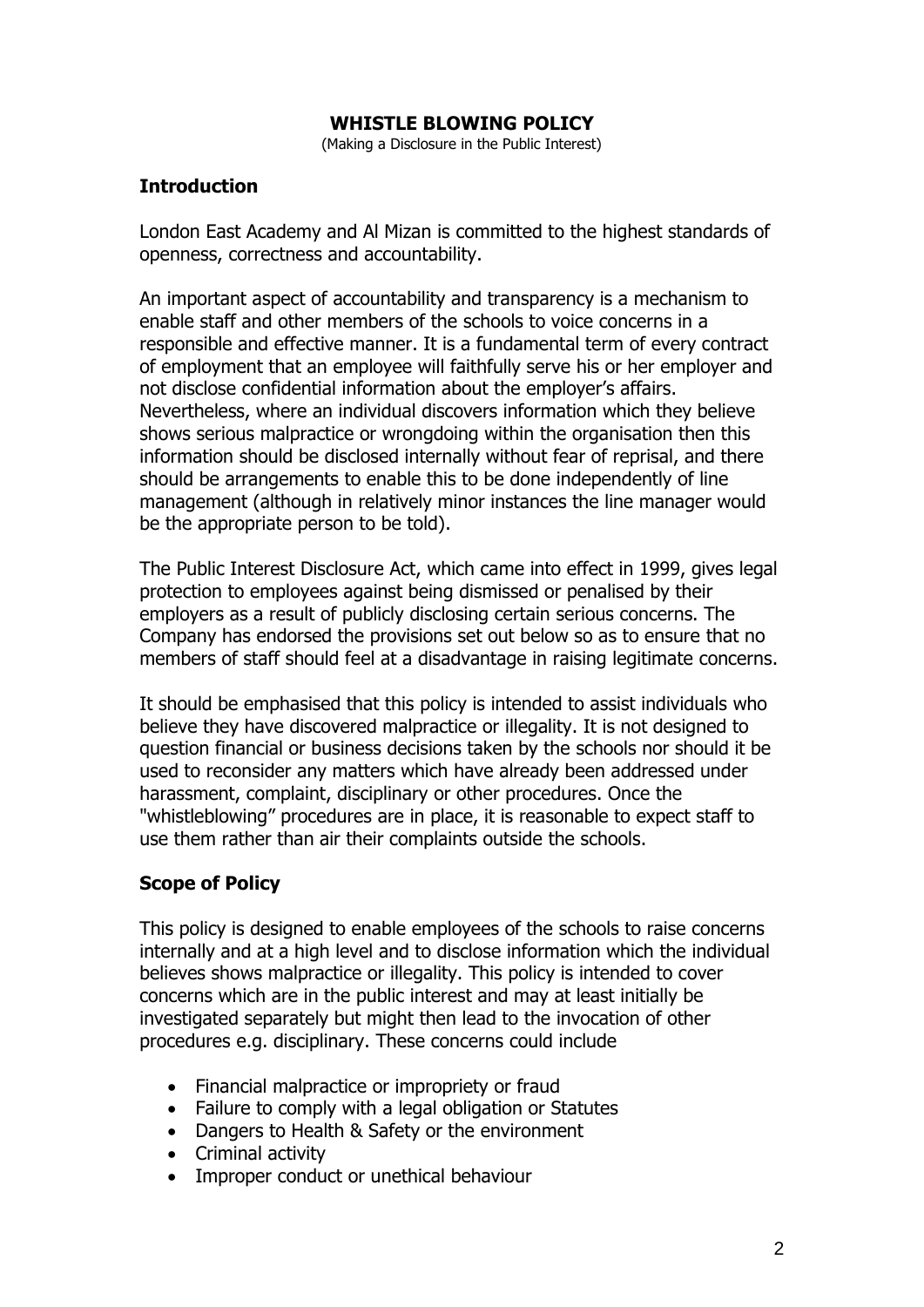• Attempts to conceal any of these

# **Safeguards**

# **i. Protection**

This policy is designed to offer protection to those employees of the school who disclose such concerns provided the disclosure is made:

- in good faith
- in the reasonable belief of the individual making the disclosure that it tends to show malpractice or impropriety and if they make the disclosure to the headteacher (or if the claim is against the headteacher then a member of the governing body). It is important to note that no protection from internal disciplinary procedures is offered to those who choose not to use the procedure. In an extreme case malicious or wild allegation could give rise to legal action on the part of the persons complained about.

# **ii. Confidentiality**

The schools will treat all such disclosures in a confidential and sensitive manner. The identity of the individual making the allegation may be kept confidential so long as it does not hinder or frustrate any investigation. However, the investigation process may reveal the source of the information and the individual making the disclosure may need to provide a statement as part of the evidence required.

# **iii. Anonymous Allegations**

This policy encourages individuals to put their name to any disclosures they make. Concerns expressed anonymously are much less credible, but they may be considered at the discretion of the schools.

In exercising this discretion, the factors to be taken into account will include:

- The seriousness of the issues raised
- The credibility of the concern
- The likelihood of confirming the allegation from attributable sources

# **iv. Untrue Allegations**

If an individual makes an allegation in good faith, which is not confirmed by subsequent investigation, no action will be taken against that individual. In making a disclosure the individual should exercise due care to ensure the accuracy of the information. If, however, an individual makes malicious or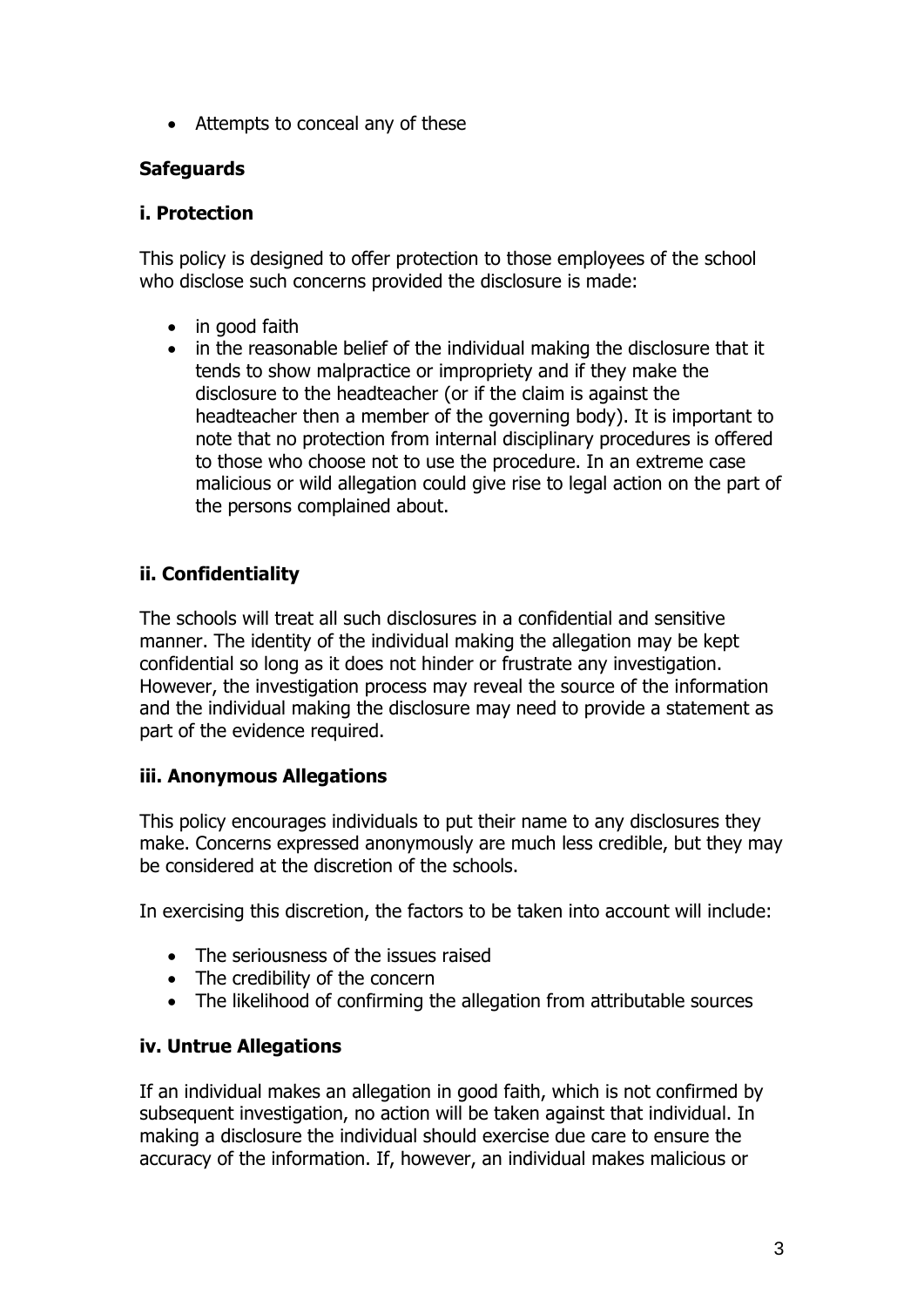vexatious allegations, and particularly if he or she persists with making them, disciplinary action may be taken against that individual.

## **Procedures for Making a Disclosure**

On receipt of a complaint of malpractice, the member of staff who receives and takes note of the complaint, must pass this information as soon as is reasonably possible, to the headteacher (or if the claim is against the heeadteacher then a member of the governing body) as follows:

- Complaints of malpractice will be investigated by the designated person above unless the complaint is against this person or is in any way related to the actions of the designated person. In such cases, the complaint should be passed to a member of the governing body for referral.
- In the case of a complaint, which is any way connected with but not against the headteacher, the governing body will nominate a senior member to act as the alternative investigating officer.
- Complaints against any member of the governing body will be passed to the headteacher who will liaise with relevant members of the governing body and nominate an investigating officer.
- The complainant has the right to bypass the line management structure and take their complaint direct to the governing body. The governing body chairman has the right to refer the complaint back to management if he/she feels that the management without any conflict of interest can more appropriately investigate the complaint.

Should none of the above routes be suitable or acceptable to the complainant, then the complainant may approach one of the following individuals who have been designated and trained as independent points of contact under this procedure. They can advise the complainant on the implications of the legislation and the possible internal and external avenues of complaint open to them:

- 1 Dilowar Hussain Khan Director, East London Mosque Trust
- 2 Habibur Rahman, Chairperson, East London Mosque Trust

If there is evidence of criminal activity then the investigating officer should inform the police. The Company will ensure that any internal investigation does not hinder a formal police investigation.

## **Timescales**

Due to the varied nature of these sorts of complaints, which may involve internal investigators and / or the police, it is not possible to lay down precise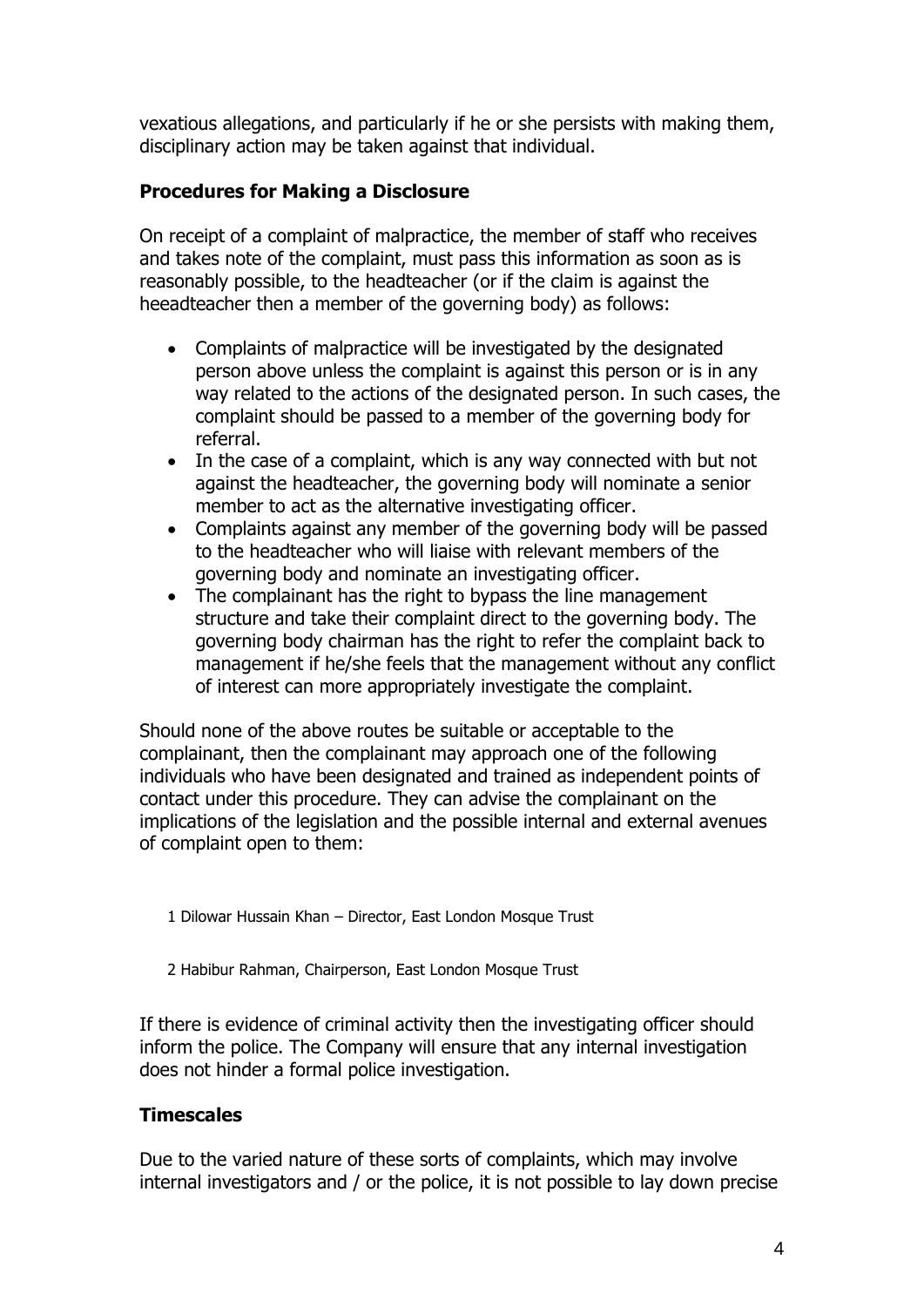timescales for such investigations. The investigating officer should ensure that the investigations are undertaken as quickly as possible without affecting the quality and depth of those investigations.

The investigating officer, should as soon as practically possible, send a written acknowledgement of the concern to the complainant and thereafter report back to them in writing the outcome of the investigation and on the action that is proposed. If the investigation is a prolonged one, the investigating officer should keep the complainant informed, in writing, as to the progress of the investigation and as to when it is likely to be concluded.

All responses to the complainant should be in writing and sent to their home address.

# **Investigating Procedure**

The investigating officer should follow these steps:

- Full details and clarifications of the complaint should be obtained.
- The investigating officer should inform the member of staff against whom the complaint is made as soon as is practically possible. The member of staff will be informed of their right to be accompanied by a representative at any future interview or hearing held under the provision of these procedures.
- The investigating officer should consider the involvement of the governing body, trust management and the Police at this stage and should consult with the governing body chairman
- The allegations should be fully investigated by the investigating officer with the assistance where appropriate, of other individuals / bodies.
- A judgement concerning the complaint and validity of the complaint will be made by the investigating officer. This judgement will be detailed in a written report containing the findings of the investigations and reasons for the judgement. The report will be passed to the governing body chairman as appropriate.
- The governing body chairman will decide what action to take. If the complaint is shown to be justified, then they will invoke the disciplinary or other appropriate school procedures.
- The complainant should be kept informed of the progress of the investigations and, if appropriate, of the final outcome.

If the complainant is not satisfied that their concern is being properly dealt with by the investigating officer, they have the right to raise it in confidence with the governing body chairman, or one of the designated persons described above.

If the investigation finds the allegations unsubstantiated and all internal procedures have been exhausted, but the complainant is not satisfied with the outcome of the investigation, the schools recognises the lawful rights of